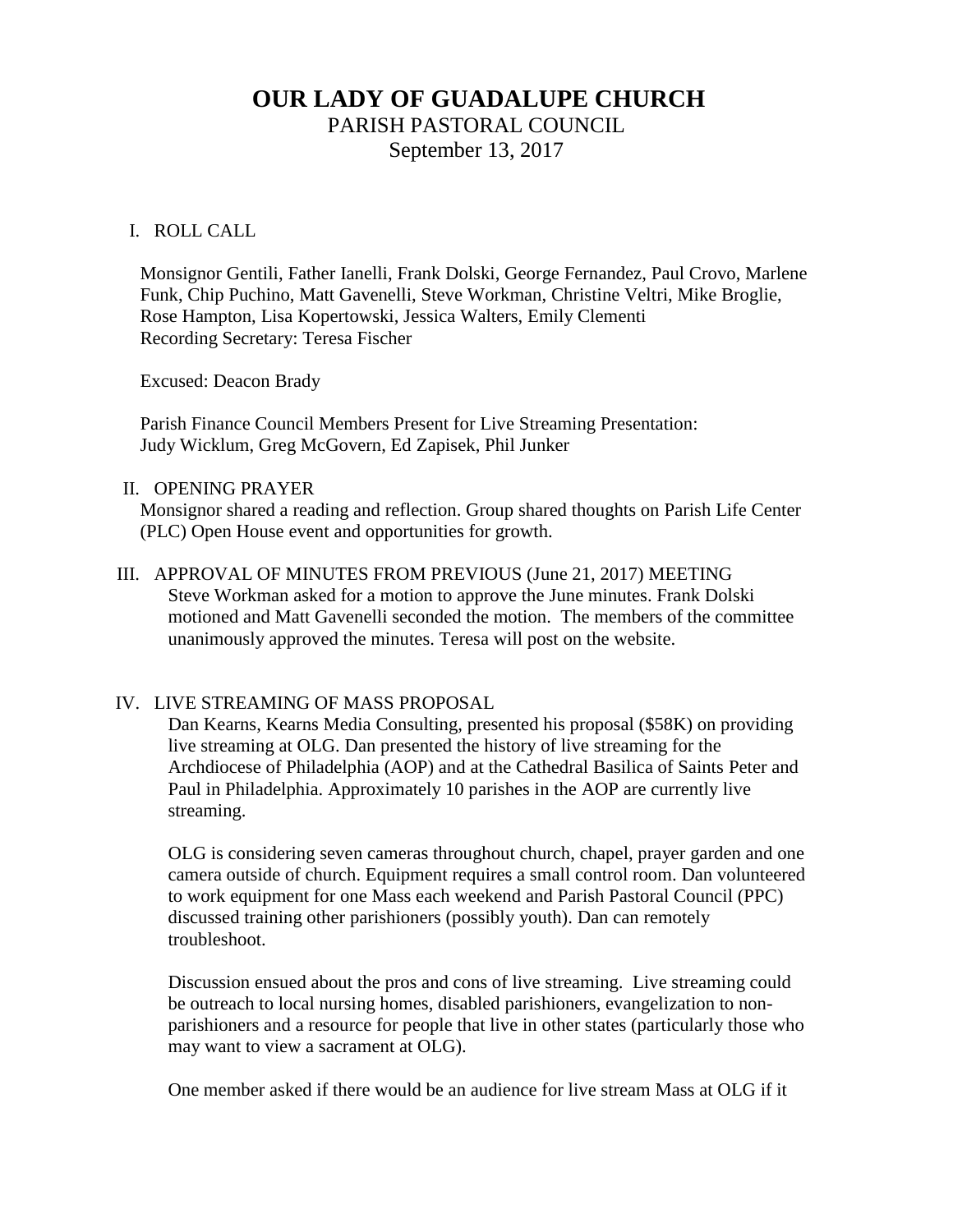were already offered at the cathedral. One comment was that people want to view Mass at their local church. Some attendees were not convinced that OLG would have a large viewership. Catholics already have the option to watch Mass on TV – do we need to have this at OLG?

Livestreaming is just once piece of social media initiative at OLG. Tech team is looking at rebuilding the parish website, creating a Facebook Business page, Instagram and more. Do we have other social media in place to support livestreaming?

Parish Finance Council (PFC) would like to see the upfront investment, recurring costs and sources of revenue (weddings, sacrament videos, etc.)? Do they have a measurable method such as mass increase? Paul Crovo will provide these numbers. Phil Junker offered to start a spreadsheet to see possible sources of income from live streaming.

#### V. FINANCE COMMITTEE UPDATE

Monsignor provided a financial update. Money has been raised and the parish is able to finish the PLC as originally proposed. In addition, the parish was able to raise the additional 550K to build the courtyard. Over this past year, OLG has paid off the 1.2 million back payment to the Archdiocese of Philadelphia (AOP). Parish has negotiated with the AOP a two-year extension on the interest of the loan at 2%. At the present time the principal of the loan is 10.8 million dollars. The Stewardship Campaign Appeal has met its goal of 125K for the past two years and we are hoping to meet that same goal this year. PFC is asking parishioners to give their time and talent and we need to increase the weekly collections by 8 ½ percent each year in order to reach 31K per week by the year 2020. At the end of the fiscal year, the parish had a surplus of 125K. That money will be used towards the parish debt. In comparison, last year OLG had a surplus of 75K.

- VI. LEGISLATIVE MATTERS DISCUSSION AT PRIESTS CONVOCATION Monsignor provided a handout and asked PPC to read. The handout concerns the support of catholic education. The parish will be updated on these and other issues in a timely manner, as more information is known.
	- o There is an expectation that legislators will meet this year to revisit HB 1947. It deals with the lifting of the statute of limitations in regards to criminal and civil litigations involving the sexual abuse of minors. It was voted down in the Senate in 2016 because of its unconstitutional basis.
	- o Deferred Action for Childhood Arrivals (DACA) Monsignor commented that we have a firm responsibility to support those children born in our country. Regardless of one's political affiliation, the Catholic Church is here to defend children.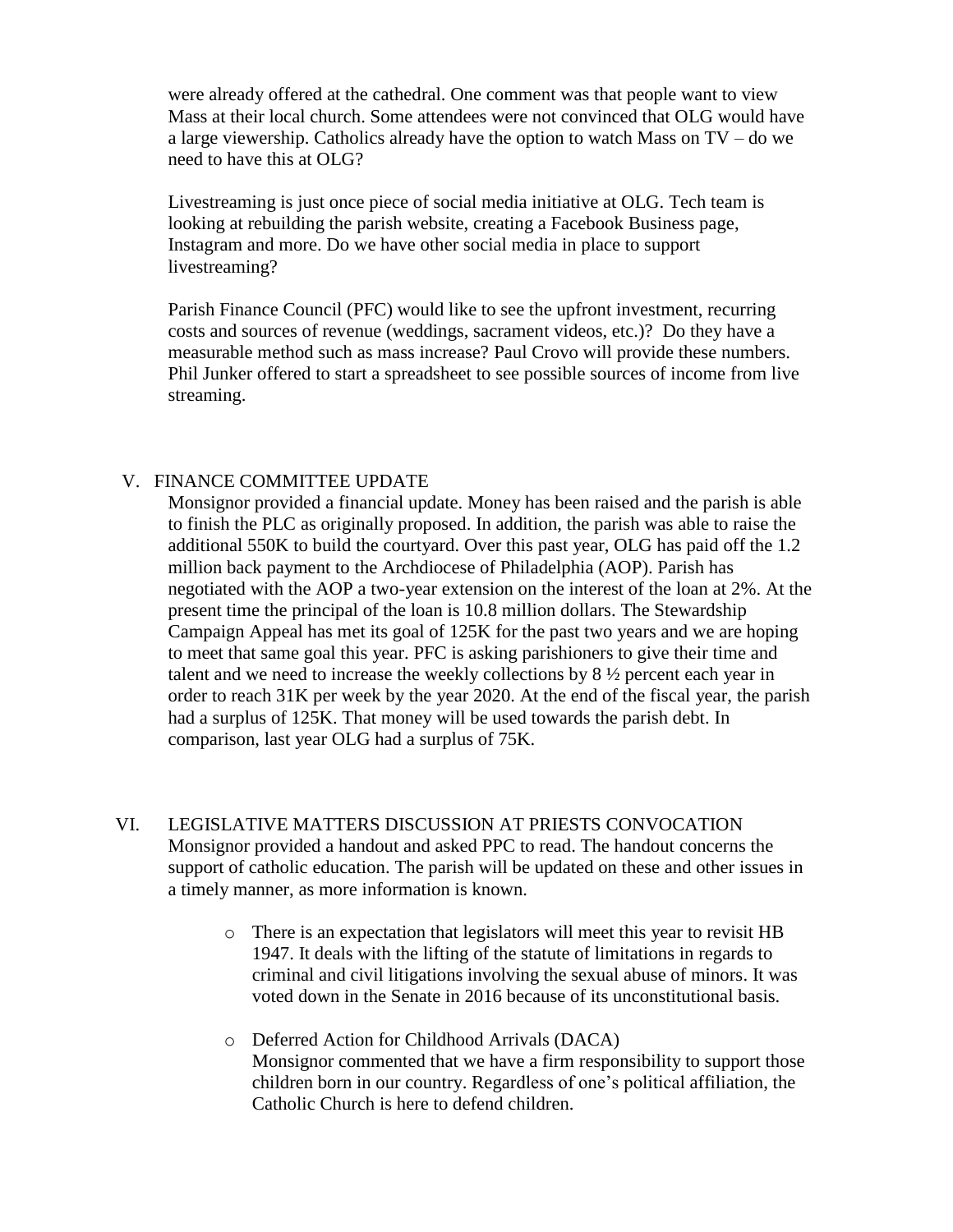#### VII. OLG STRATEGIC PLAN

Monsignor shared the strategic plan with the PPC. Matt Gavinelli will track the strategic plan objectives. The objective is to vote and adopt the plan by December 12. This plan will guide us for the next three-to-five years.

## VIII. EVANGELIZATION SUBCOMMITTEE UPDATES

## o Organizational Review Sub-Committee

 The overall ministry budget of \$28K was approved for the year. In the bulletin, we are highlighting various ministries to show how they are supported through the Stewardship Campaign Appeal. This transparency shows parishioners how their donations are spent.

## o Outreach Update

**Under New Leadership** 

Phil Junker will transition out of his role in the Evangelization Outreach Subcommittee. Deacon Brady has volunteered to take over leadership of this committee. The challenge for this committee is evangelizing to the "dechurched", "unchurched" and the community at large. Evangelization is the biggest challenge and initiative we face as a pastoral council.

■ Tech Team Update

The Tech Team has been successfully including parish events on the monitors in church narthex for the past few weeks. The new kiosks have been installed. The team is waiting to finish a few items before they go live. The kiosks have the following five functions: join the parish, invite a someone to Mass, join a ministry, make a donation and Flocknotes.

OLG needs to keep moving forward in the area of media and technology. A group went to Nativity Parish and they came back with a vision to incorporate some of their initiatives the OLG way.

# IX. "CELEBRATING GROWTH" MINISTRY WEEKEND

Next Ministry Fair is October 28/29 and will remain in Church Narthex. More than 100 families joined parish in recent months. Fifty-five of these families are Spanish speaking. Discussed having a "100" event to mark this milestone in our parish. May include 100 balloons in the Narthex. PPC is looking for new PPC members to take over coordination of the ministry fair weekends. Emily Clementi offered to be a new member of this committee.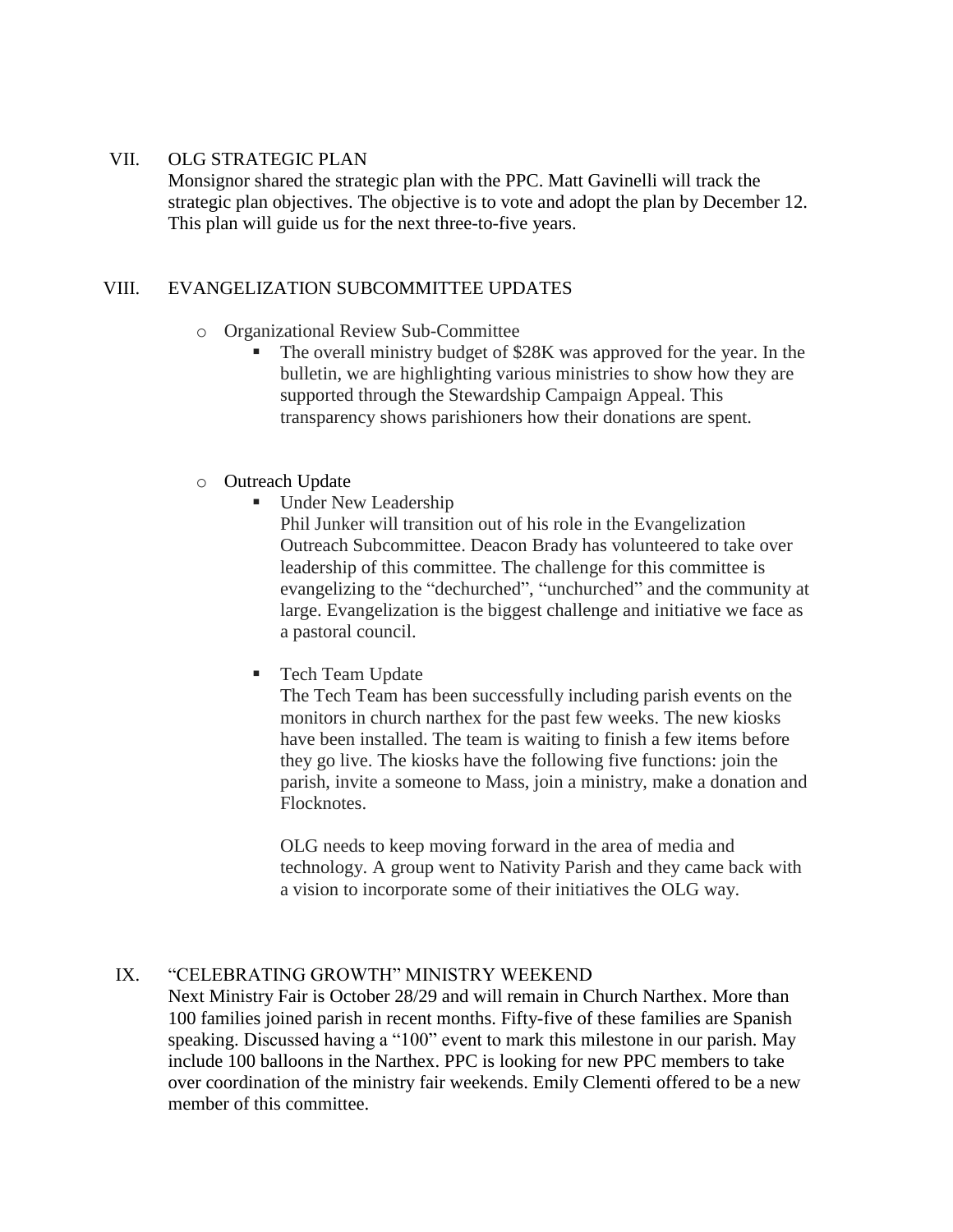# X. SOCIAL AFFAIRS COMMITTEE UPDATE

- o PLC Celebration Event September 10 PPC members thanked Chip and committee for a wonderful event. Event went very smoothly and attendees seemed to enjoy food, music and activities. Approximately 1,200 people attended.
- o The next meeting is in October and committee is working on plans for 2017/2018. Committee is thinking about hosting a Christmas event. Committee would like to create a schedule of events that may include: golf outing, beef and beer, bingo, Valentine's Day Dance, etc.

# XI. YOUTH MINISTRY UPDATE

The Youth Ministry room in the PLC is about 90 percent complete and the space was very well received at the PLC open house. This year all youth group meetings will be on Sundays. She is using YDisciple this year but needs more parent volunteers to make this program successful. She hoping to host a "hang out" night twice a month. A new program is the Little Flowers Girl's Club, which is for girl's age 6 to 11. Other planned events include Trunk or Treat, Churches and Cheesesteaks and Saint Sunday Suppers. She is working closely with the Catholic Young Adults of Bucks County. Monsignor commented that Lisa, Jessica and Emily have worked very well in fulfilling the strategic plan initiative focusing on the youth of the parish.

Monsignor reported that the parish is looking for a new CYO Director and Assistant Director. They have one possible candidate but are open to suggestions for another candidate. The parish CYO program at this time focuses on Track and Field, Cross Country, Basketball and Volleyball.

# XII. RELIGIOUS EDUCATION/ADULT FAITH FORMATION UPDATE

PREP will start this year with an opening prayer service and a chance for families to meet their teacher and pick up their books in the PLC. The second annual PREP Family Fall Fest is scheduled. As part of Adult Faith Formation, Religious Education is opening new speakers/topics for parents during PREP. There are seven adult faith studies scheduled for this fall! A Women's Advent Breakfast will be held in December.

A small group facilitator training was held this summer and the group included a few men who may put together a men's group. Another future endeavor is hosting a Vacation Bible School for this summer and a Mom's Group next fall.

OLG has made great strides in working with the Hispanic community. Roscio Higbie, The International Learning Program, works with families in school districts and she approached Jessica this past March to see if they could work together. They created a summer program for 15 families. Program included 40 children in foundation program. In the fall, these children will roll into the PREP Program. We are also creating a teen track